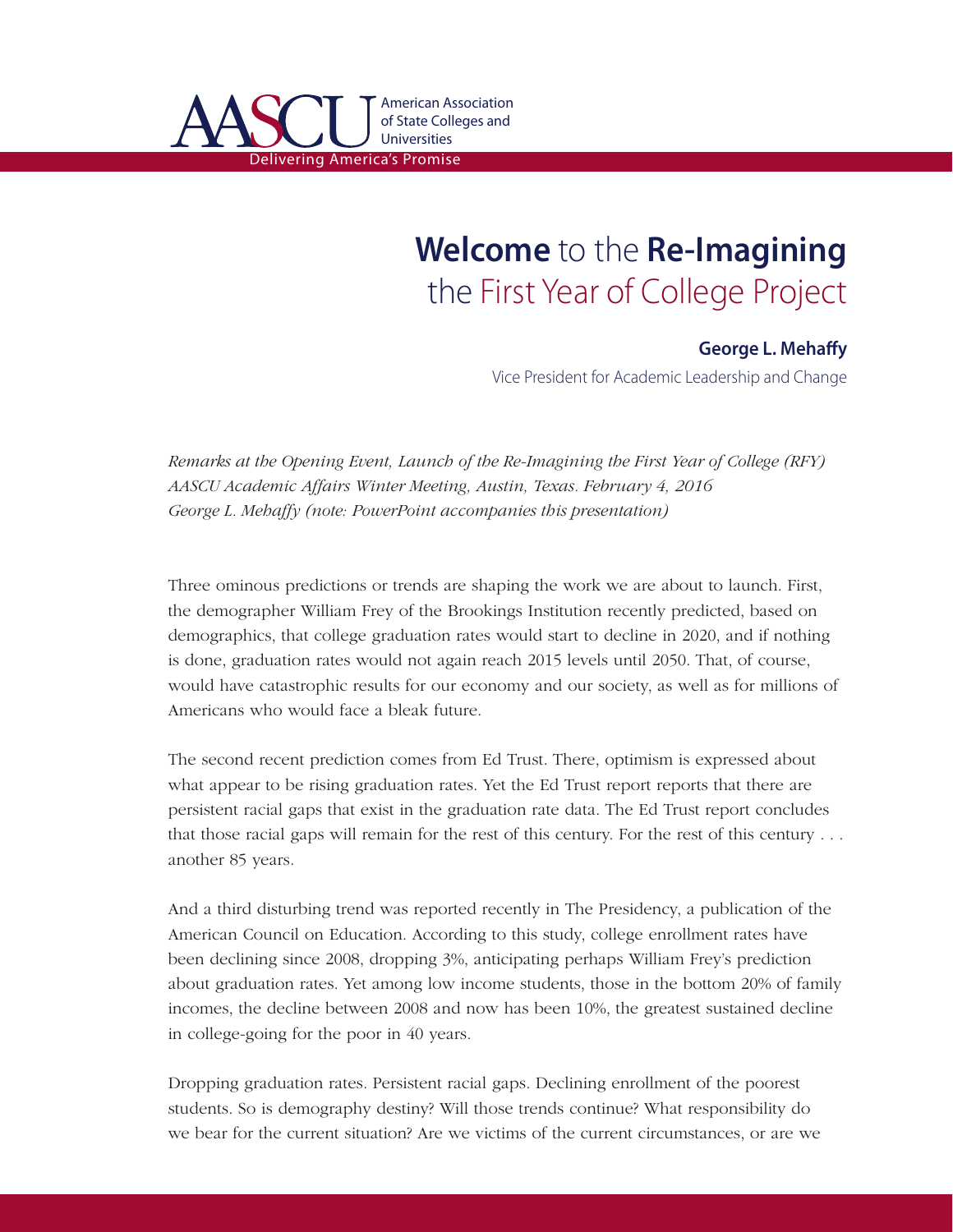

contributors and co-conspirators? Can we do anything to alter those trends? Or are our  $\sim$  institutions impervious to alteration? Say it another way. Are we content with the current circumstances? Do we think it is natural for more than 40% of the students who enter our institutions will leave without degrees? Do we have any culpability for those wretched statistics? Or are we resigned to watch generations of students live lives of despair and hopelessness? And here is the most troubling question of all. Are we comfortable with the status quo, as long as the status quo makes us comfortable?

As we launch this project, we are beginning a journey whose outcome cannot be predicted. We know our goal: increasing student success on our campuses, especially for low income, first generation, and students of color. We know at least some of the basic directions we should head. But we are uncertain about the many twists and turns our journey will take, the high points and low points along the way. Yet all of you, 44 AASCU campuses, had the courage to stand up, to walk with others on a journey of uncertainty, yet a journey of high hopes and magnificent aspirations. I believe we are undertaking the journey of a lifetime, perhaps the most consequential journey we have ever undertaken.

And yet we face enormous odds. What shall be our reaction to circumstances that seem so dire? I think we have two choices. One choice is best illustrated by a journey that happened almost 100 years ago, in a land far away. In World War I, a British army officer, Thomas Edward Lawrence, began working with Arab counterparts to attack the port of Aqaba on the Red Sea, held by the Turkish Army. The battle plan called for Lawrence and a group of Arab tribesmen to cross the dreaded Nefud Desert, which even the Bedouins considered impassable, to attack the Turks from the one place the Turks didn't expect. In the film "Lawrence of Arabia," here is the scene as they attempted that dangerous, indeed almost suicidal desert crossing.

> *—Scene from "Lawrence of Arabia" Crossing the desert, the group realizes that Gasim is missing. One leader declares the Gasim will die. "It is written."*

As you just saw, when Gasim was missing, one of the leaders of that expedition accepted what was, with the fatalistic observation: It is written. Despite the seemingly far stretch between the world of Lawrence of Arabia and those of us in American higher education, I wonder how often we express that same thought, particularly about the structures and policies and practices of our institutions. We probably don't say explicitly: "It is written." But we act as if it is. We see things that are clearly wrong, or things that could be improved upon, or things that should be but aren't tried, and far too often, in our own way, we express a sentiment similar: It is written.

"It is written" could be seen as a recognition of reality. Our modern expression today would probably be: "It is what it is." But "it is written" expresses a sense that nothing can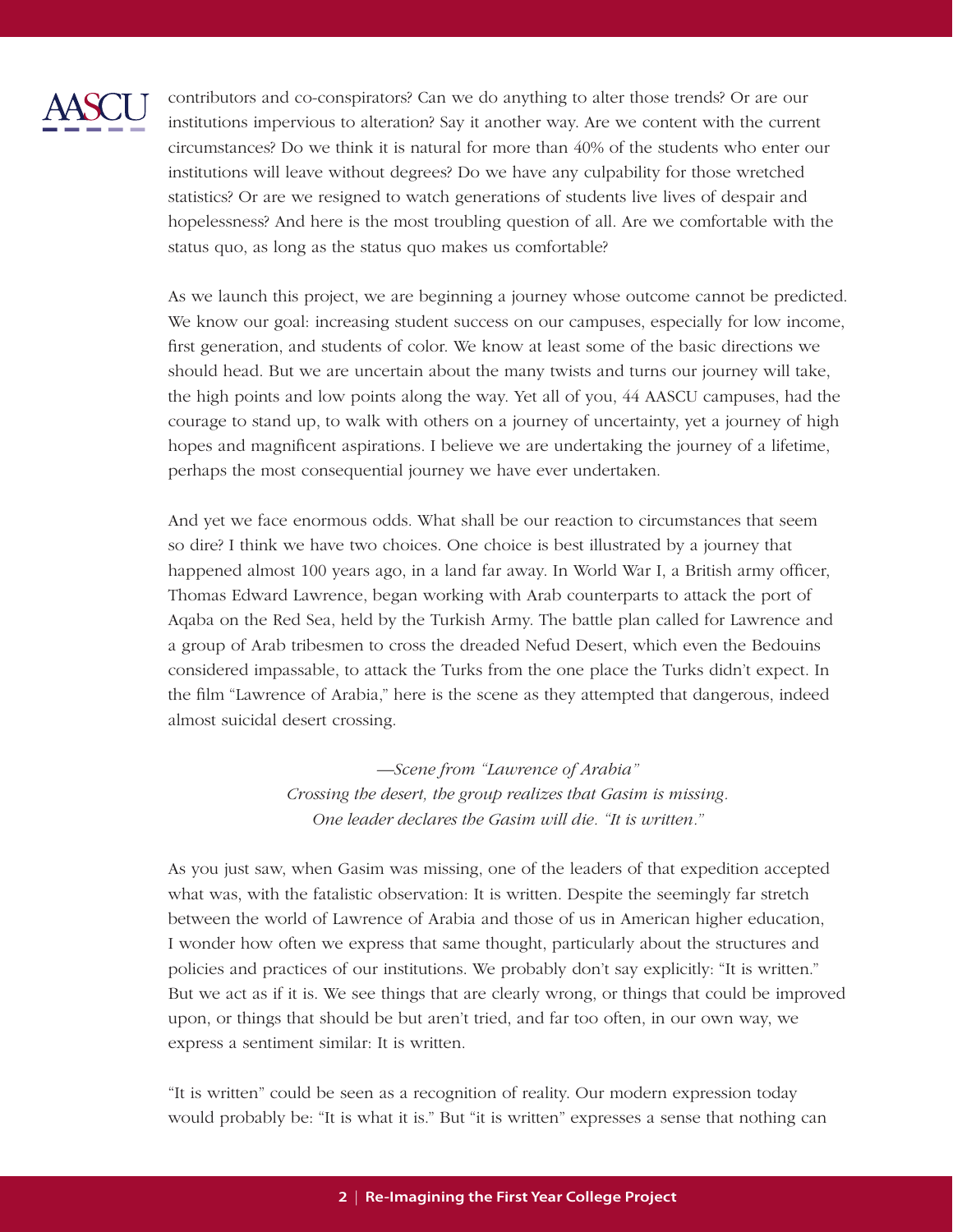be done. It is a statement of acquiescence, of surrender. It is, ultimately, a statement of hopelessness. But it is also a statement of weakness, an excuse to do nothing.



I understand the instinct. Our institutions are large and complex. Concepts of change are challenged by a host of forces committed to the status quo. It's understandable that in the face of such entrenched policies and practices, we might feel helpless and hopeless. Indeed, over the years, I recall my share of "It is written" moments. And in addition to the seeming unchallengeable, rigid structures that we confront daily in our institutions, we hear of larger forces, beyond our own institutions, that seem to reinforce the "It is written" philosophy.

Yet as a fellow traveler, and as one who cares deeply about this particular travelogue and how it will end, let me suggest that all of us who undertake this journey together need to be united around one conviction, one guiding principle, one deep commitment that can illuminate our journey and remind us of its amazing possibilities. I hope our project and our work will respond to our challenges in a different way, the way that so many years ago, T. E. Lawrence responded.

*—Scene from "Lawrence of Arabia." Lawrence rides into camp with Gasim on the back of his camel. Before taking*

*a drink offered by Omar Sharif, Lawrence says: "Nothing is written."* 

Nothing is written. I hope that is our response. It doesn't matter what has been done in the past. We must not be shackled by past practices and outmoded policies. We must be willing to challenge prevailing assumptions and deeply held beliefs. We must be willing to ask hard questions, to risk being unpopular, to question conventional thinking.

So let me start our journey together by not only suggesting that noting is written, but also by being explicit about some core beliefs, beliefs which others and I who planned this project used to animate and direct this project.

1. No more pilots. No more small tests. No more trials. We know what to do. We have a large body of research that demonstrates that we know what to do to improve student success for all students, particularly low income, first generation, students of color. We now need to take things to scale. We don't have a knowledge problem; we have an implementation problem.

But in fairness, when I say WE know what to do, I really mean the field knows what to do. But each of us, on our own campuses, knows some things but few of us have a broad enough view to know all of the most promising practices. We each grasp a different part of the problem.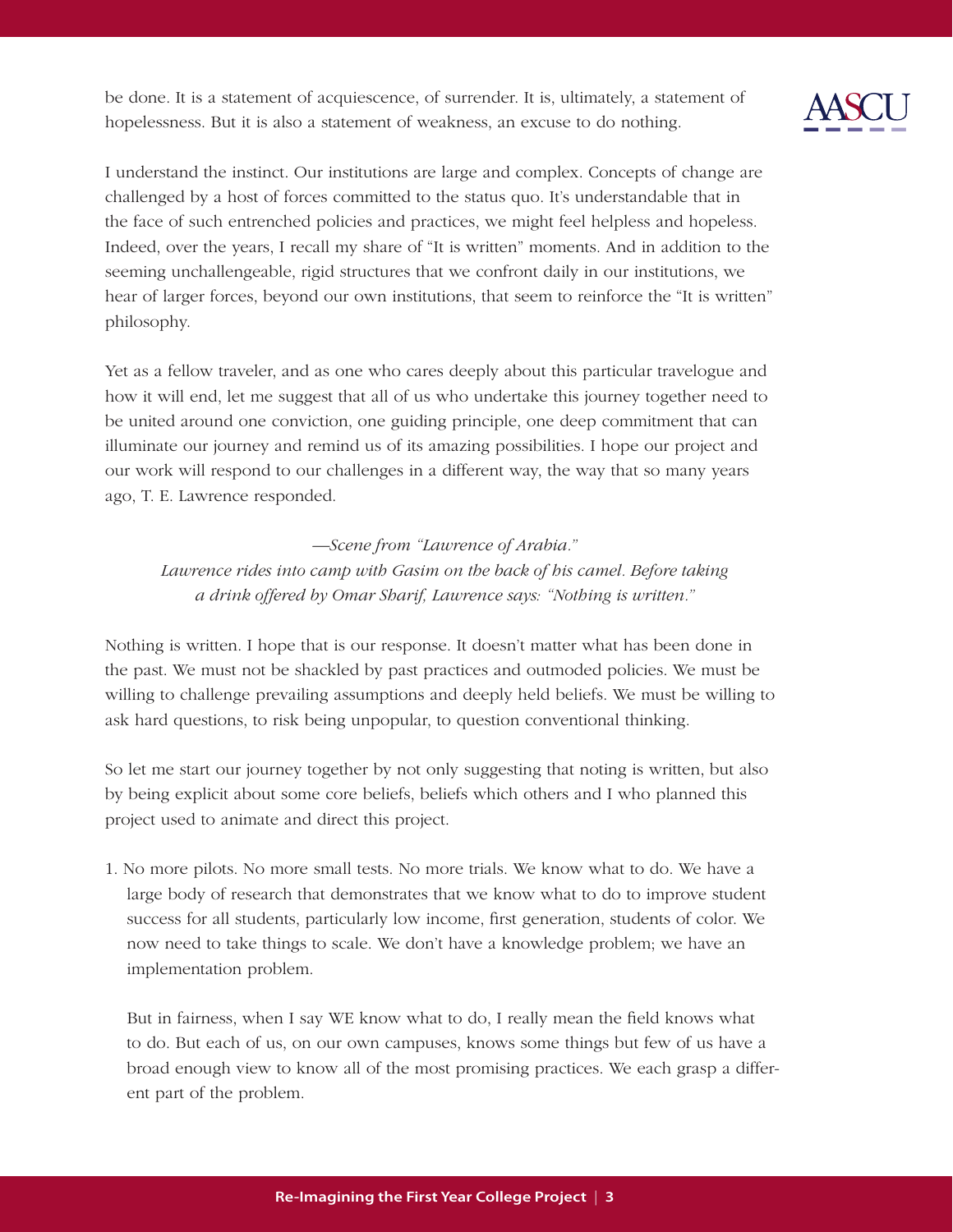

2. So the second belief is that we are smarter collectively than we are individually. The  $20<sup>th</sup>$ century was the century of solitary expert. The  $21<sup>st</sup>$  century will be the century of crowdsourcing. Nothing illustrates this better than the article in the journal Nature, comparing the scientific accuracy of entries in the Encyclopedia Britannica and Wikipedia. The error rate was roughly equal. I argue that the Encyclopedia Britannica is a 20<sup>th</sup> century model, the solitary expert who prepares the entry for Encyclopedia while Wikipedia is a 21<sup>st</sup> century model, where hundreds if not thousands contribute to a single entry to Wikipedia. And that notion of crowd-sourcing defines who we are, a collection of 44 campuses that are joined together as a learning community. As the project staff, we don't have the answers. As individual campuses, you don't have the answers. But I am willing to make a bold assertion. I believe that all of the answers we need to increase student success in dramatic ways in American higher education are found in this audience, and in the larger gathering of this Academic Affairs Winter Meeting, through our collective experience and wisdom. I believe that collectively, we know what to do. I believe that if we implemented all of the practices that we collectively know about, we could dramatically increase rates of retention, engagement, and graduation success. The question is whether we have the courage to do what needs to be done to improve student success.

- 3. How do we optimize the environment for success by all students, all the time? At its heart, this isn't an educational question. It's a deeply moral question. How many students have to fail, not because of them but because of us, before we say enough? How many students do we have to take in, and then fail, with massive debt and loss of hope, before we ask what we might have done differently? Peg Miller, former editor of Change Magazine, was fond of saying: "As parents, we don't send you our best children; we send you our only children. And we expect that as professionals, you will do everything in your power to help those children succeed." What might we do differently, in programs, policies and practices, to increase student success on our campuses?
- 4. Students aren't excused from their own responsibilities in this formulation. But students aren't customers. That's a terrible analogy. They are not buying a commodity from us. The better analogy, albeit with its own problems, is the analogy of patient and physician. In the doctor—patient relationship, massively uncertain circumstances often cannot predict success. However, the optimal outcomes are achieved when the patient and the doctor work collaboratively to achieve the best outcome possible. In education, the professor and student who work together collaboratively usually achieve the greatest educational outcome.
- 5. This is the largest and most ambitious project in AASCU's 50+ year history. So for all of us at AASCU, the stakes are very high. But frankly, the stakes are much, much higher for our students, our country, and our institutions. This may be the most important work any of us have ever undertaken, for students, for our country, and for our campuses. There's no question about the impact of student success for students. Students without a college degree are often doomed to a life of limitations. In many different ways—career,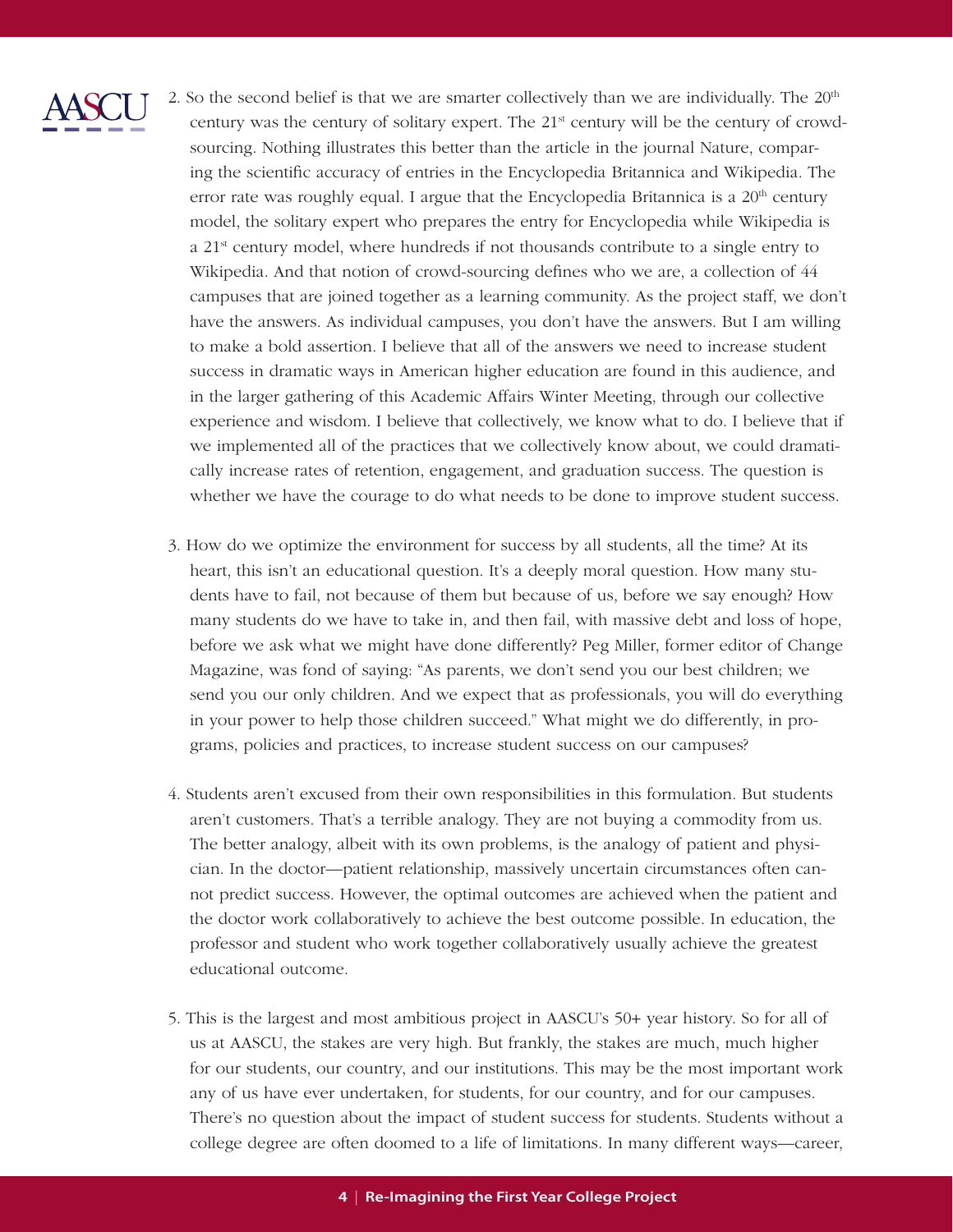

Let me be clear. My hopes for this project are bold and ambitious. Together, you and I and all of the people we are inviting to join us on this journey are going to transform our campuses as we work to create the environment, the conditions, in which many more students will be successful.

I am also committed that this will be a journey of joy, of discovery, and of fellowship as we travel together to identify and enact the most promising practices.

To undertake this effort successfully requires that we make enormous numbers of changes, big and small, on our campuses. But the ultimate focus of our efforts, I believe, must be on culture. What are the silent but often profoundly influencing assumptions we make about our students, our institutions, and about the nature of education? What are the unspoken belief systems that have shaped our policies and practices? At AASCU, we did a study in 2005 about graduation rates, dis-aggregating our 420 institutions into 12 clusters of similar institutions. Then we sent 12 accreditation-like teams, one each to highest graduation rate institution in each of the 12 clusters. We kicked tires, looked under rocks, and concluded from the study that high graduation rates were the product of principally two factors: leadership at many levels within the institution focused on student success, and an institutional culture where substantial numbers of the community members believed that it was their job to help students succeed and graduate. Several of you in this room were involved in that study, and Dave Dowell, provost at CSU Long Beach, credits his involvement in that project as the start of a 10 year effort at institutional renewal that earned CSU Long Beach a national award for the improvement of undergraduate education (get name of award from Anne). We did a similar study a year later focused on Hispanic student success, and that study produced similar findings.

Leadership and ownership for student success. Key ingredients for creating a campus focused on student success. I'd add one more ingredient, the built environment of your campus. How does the physical structure of your campus contribute to or detract from student success. Can the physical environment shape our behavior and our attitudes? One of my favorite stories is about Churchill and the Battle of Britain. At the very end of the battle, in May of 1941, a German bomber dropped a bomb that destroyed the House of Commons. An argument raged for the next 5 years about how to rebuild the House of Commons. Some wanted to make it bigger, as it was a cramped space even then. But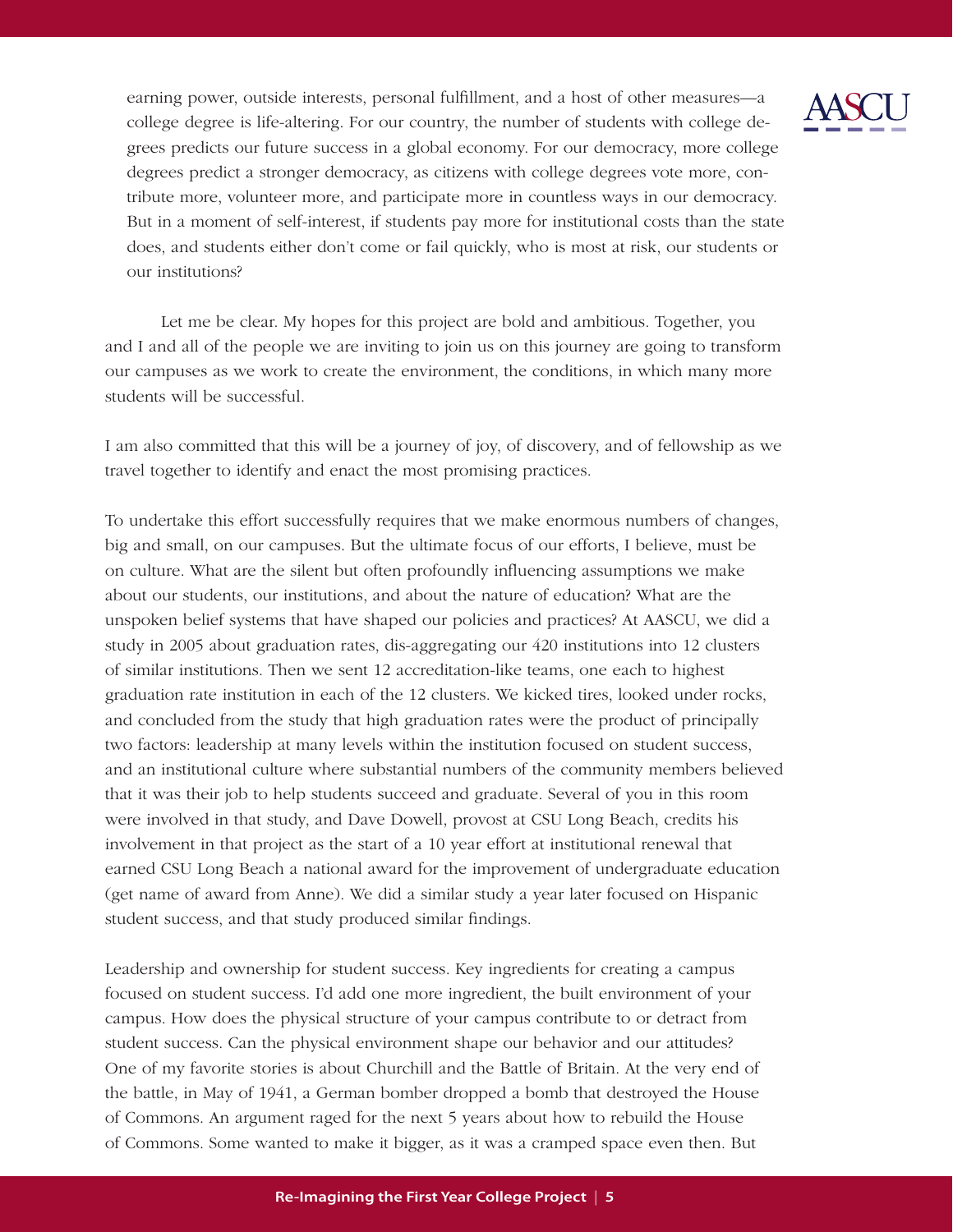

Churchill insisted that it be built exactly the same size as before, arguing that the cramped quarters offered "that intimacy  $\dots$  of debate and discussion, that freedom and that sense of urgency and excitement" during the fractious and often heated parliamentary debates. Churchill said: We shape our buildings, and in turn are shaped by them. And that is where we find ourselves. We have created our institutions and in turn our institutions now shape our behavior.

It takes extraordinary effort to break out of the restraints we have created for ourselves, to challenge long-standing beliefs, to confront policies of failure, of ignorance, or simply policies that have been in place so long no one can remember why they were established in the first place. But break out, challenge and confront we must, if we are going to increase student success on our campuses. We have no choice. If we don't do something, students will continue to fail in distressing numbers, student learning outcomes will remain far below where they should be, and too many of our students will be in danger of dying of terminal boredom. Einstein's definition applies: insanity is doing the same thing over and over again and expecting different results. The single most damning criticism of us and our institutions comes from the NSSE data, and persistent reports by our first year students about how disappointed they are about how LITTLE is expected of them when they come to our campuses.

So let me give you a brief description of the project as we envision it over the next three years and our hopes for the outcomes for this first national gathering?

First, the project. It's a three year project, starting January 2016 and ending December 2018. 44 AASCU campuses, representing the diversity of AASCU institutions: large, small; urban, rural; HBCU; HIS; some enjoying great student success, some struggling with student success. We have two funders, the Bill and Melinda Gates Foundation and USA Funds. We have a cadre of corporate partners who are involved right now in preparing RFPs for how they could be of help for our 44 participating campuses. You'll hear more about them from Anne Mandeville at our lunch on Saturday. We have an amazing cohort of national experts who are with us throughout this weekend, many of whom helped shape this project through their work on the National Planning Advisory Committee. I'll introduce them to you in just a moment. And finally, we have a fabulous crew, the AASCU staff, who are going to be deeply involved in every aspect of this work. I'll also introduce you to them in a moment as well.

One key concern that animated this project was the observation that campuses are constantly piloting and experimenting, but far too often, that's all that happens. Projects never go to scale. So to encourage innovation at scale, we're asking that you undertake innovations simultaneously in 4 "buckets"—1. Institutional Intentionality, 2. Curriculum, 3. Faculty and Staff, and 4. Students. Now I'd be the first to tell you there's nothing magic or sacred about those buckets, but that scheme probably includes, in one way or another, all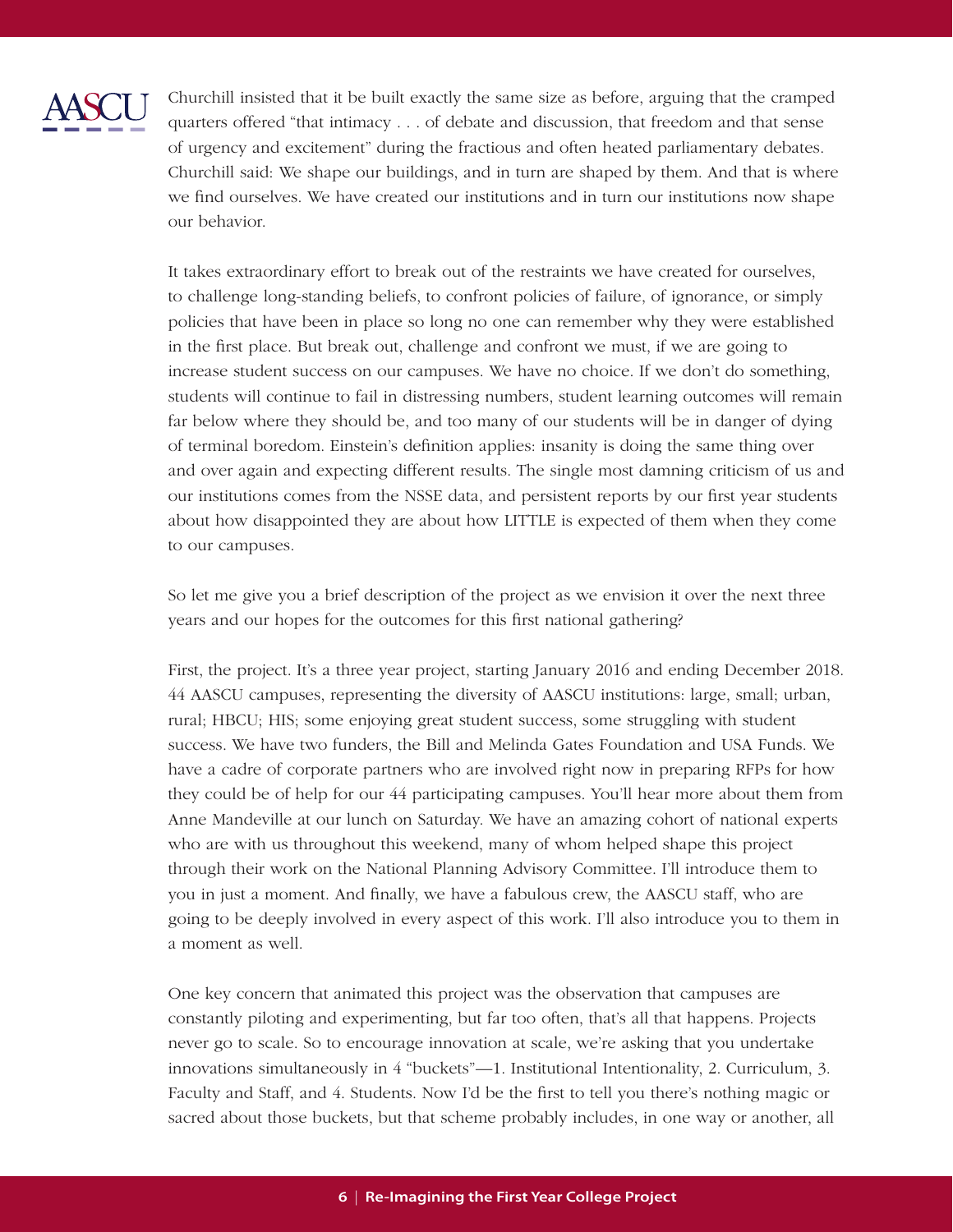of the major areas of innovation. Let me give you some examples of innovations in each area:



- Institutional Intentionality
	- \* Administrative structures
	- \* Budgeting
	- \* Data and Data Analytics: Predictive analytics, use of data in scheduling and advising, etc.
	- \* Collaborative, not individual. Creating opportunities for crowdsourcing, collective projects, etc.
	- \* Creating a supporting environment for innovation
	- \* Building a culture of obligation
- • Curriculum
	- \* Personalization. Software that takes each student on a different journey
	- \* Course Re-Design: Blended courses such as the ones we are working on. Interdisciplinary courses, gateway courses, etc.
	- \* Pathways: Reduced choice, math alternatives, First Year Seminar, Orientation, Summer Bridge
	- \* Degree maps
- Faculty/Staff:
	- \* Incentives for teaching in the first year
	- \* Research about first year outcomes
	- \* Collaboration between academic affairs and student affairs
- Students
	- \* Non-Cognitive Factors: belonging, mindset, etc.
	- \* Advising: Professional, linked to data, intrusive, etc.
	- \* Career Focus: purpose, ethnography of work, early field experiences
	- \* Reduction in choices

Three key issues emerge from this list. The first is that implementation is critical. It's one thing to say you have intrusive advising. But exactly what does that mean on your campus. Do you have professional advisors? Do you have a predictive analytics system available in real time to each advisor for each of their advisees? Does the campus have career maps to tell when a student is off track? Does the campus have pathways that allow student s to easily navigate through a complex curriculum? And does that campus offer enough classes that a student can complete a degree in 4 years? It turns out that despite the fact that we have identified 4 buckets as if they are separate collections of innovations, in fact many of these innovations are deeply linked to one another.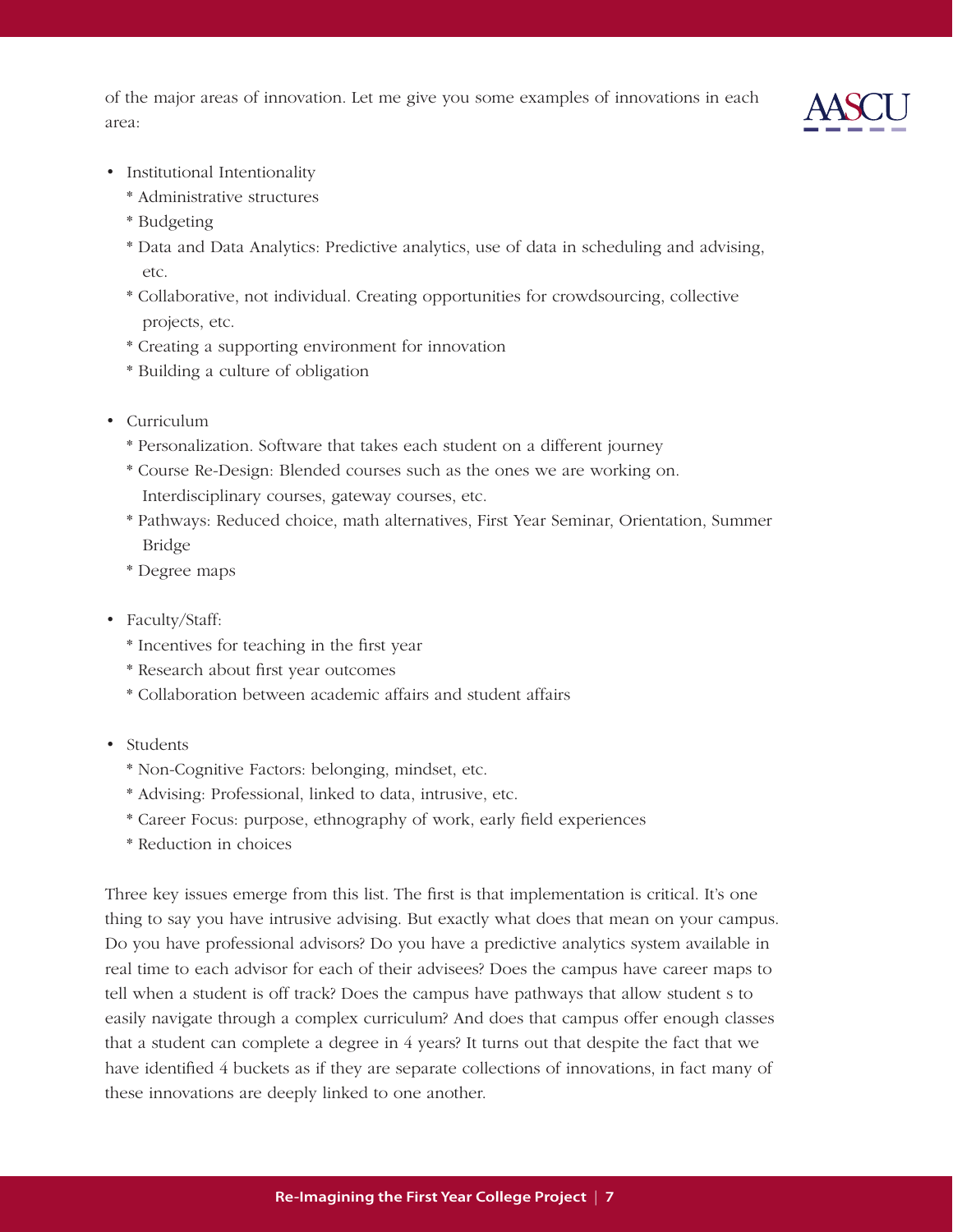

The second key issue is that the list I just gave you is not a conclusion, but a start. During this conference, through crowdsourcing, we will enrich, edit, elaborate, and enhance this list of innovations to provide each of the 44 campuses with an array of choices for which innovations you undertake in each of the 4 buckets.

And then for the next three years, we will be refining, extending and elaborating each of the innovations, focusing on the experiences and details of implementation, the obstacles and success, so that at the end of three years, we have two things: On each of the 44 campuses, vastly improved metrics for student success. And for all 420 AASCU campuses, we will have produced a detailed guide to the identification and implementation of the most promising first year practices, practices that we hope will be noted and used by all of American higher education as the optimal ways to increase student success.

Along with the 44 campuses, and our set of national experts, we will joined by a set of corporate partners. As I look out across the landscape of innovation, I believe that many of the innovations we are committed to undertaking cannot be done by institutions themselves. We need the talent, the implementation expertise, and the technology support that so many innovative practices require. In other words, we need the support of corporate partners. We have offered a RFP (Request for Proposals) to a number of our corporate sponsors, some of the same folks that you see who help support our academic affairs meetings. For this project, we anticipate that our corporate sponsors will become corporate partners. Right now, many of those corporate sponsors and potential corporate partners are with us, listening to these discussions, and seeing how they might assist us in reaching our goals, either as individual corporate partners or as a consortium of corporate partners. I think our project, and your work, will be greatly enriched by the addition of these corporate partners. Some of them may want to work with a small group of RFY institutions. Others may be more ambitious. The corporate partners RFPs are due to AASCU in late February. Then we'll have a panel of experts review the proposals to recommend which ones we select.

While we're busy selecting corporate partners, we'll also be working with the 44 teams to support campus planning efforts. Jo Arney will be working with team leaders to identify potential collaborations among RFY institutions, when we discover that a number of you are interested in a particular innovation. We'll be able to convene groups, locate expertise, and figure out other ways to be of assistance. We'll also be building a website that serves two functions: an internal website for our collaborations, and a public website to begin showcasing institutional successes.

We'll be working with our partners at the Association for Institutional Research (AIR) to further understand your individual campus circumstances. AIR will also help us track metrics for success for the project, particularly progression metrics that track student success.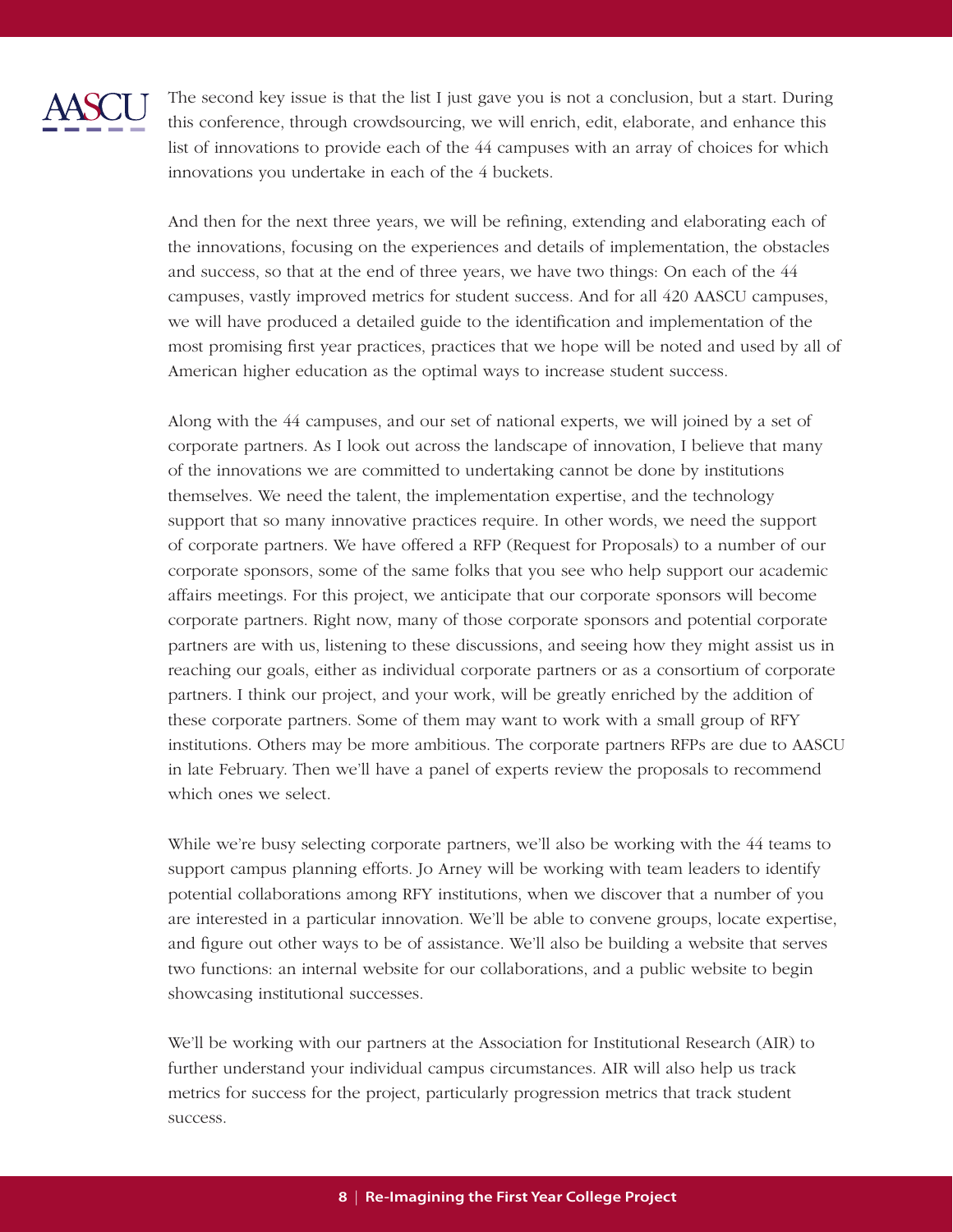Finally, I thought I would briefly describe our goals and expected outcomes as we have gathered you together here in Austin? What do we hope to accomplish as a learning community at this convening?



- 1. Community: We hope to create a powerful sense of community as we form a learning community for the first year. No one has a stranglehold on truth. We are all teachers; we are all learners. And together, we can accomplish an enormous amount but only if we start by creating a crowd-sourced environment.
- 2. Project structure: We want to introduce you to the overview of the structure and expectations of the project. We want to describe the architecture of the project, its timeline, its opportunities, its events and activities. And yet, what we also want to communicate is that much of the project has not yet been created. We're expecting you to be part of the design team that shapes the project. And finally, we ask that you have a high tolerance for ambiguity. And we know that many of the best elements of this project not only are yet to be designed but could not be designed until we reach a place where we need a new tool or a new strategy. Much of this project will develop organically, as need meets opportunity. So I invite you to be especially mindful of the unexpected, the unanticipated and how those moments can create new opportunities for us all.
- 3. Most promising practices: A third goal for this meeting here in Austin is to create, from your knowledge and ours, a beginning list of the most promising policies, programs and practices that increase student success in the first year of college. I just gave you my pitiful start at that listing a moment ago. So we'll start this afternoon and continue through the conference to collect, discuss, and describe the most promising activities for promoting student success.
- 4. We will provide details and assistance to prepare you to take on your most urgent task when you get back to your campus, the preparation of a campus plan. That plan development will include questions like who do you have to talk with? What things are already working well on your campus? What things could be even more successful with some adjustments and alterations? And then of course the most critical elements of the plan: what is the innovation you are planning for each of the four (4) buckets? How are the innovations in each of the 4 buckets linked to one another? What are the resources you need to implement your innovations? How will you take your innovations to scale? Etc.
- 5. Finally, and perhaps most critical to us as an AASCU staff, we will begin to get to know those of you who we don't already know well. We'll listen carefully to your questions and comments, we'll watch for opportunities to think differently about our work together, and we'll seize opportunities to reshape the project to be more responsive to your needs.